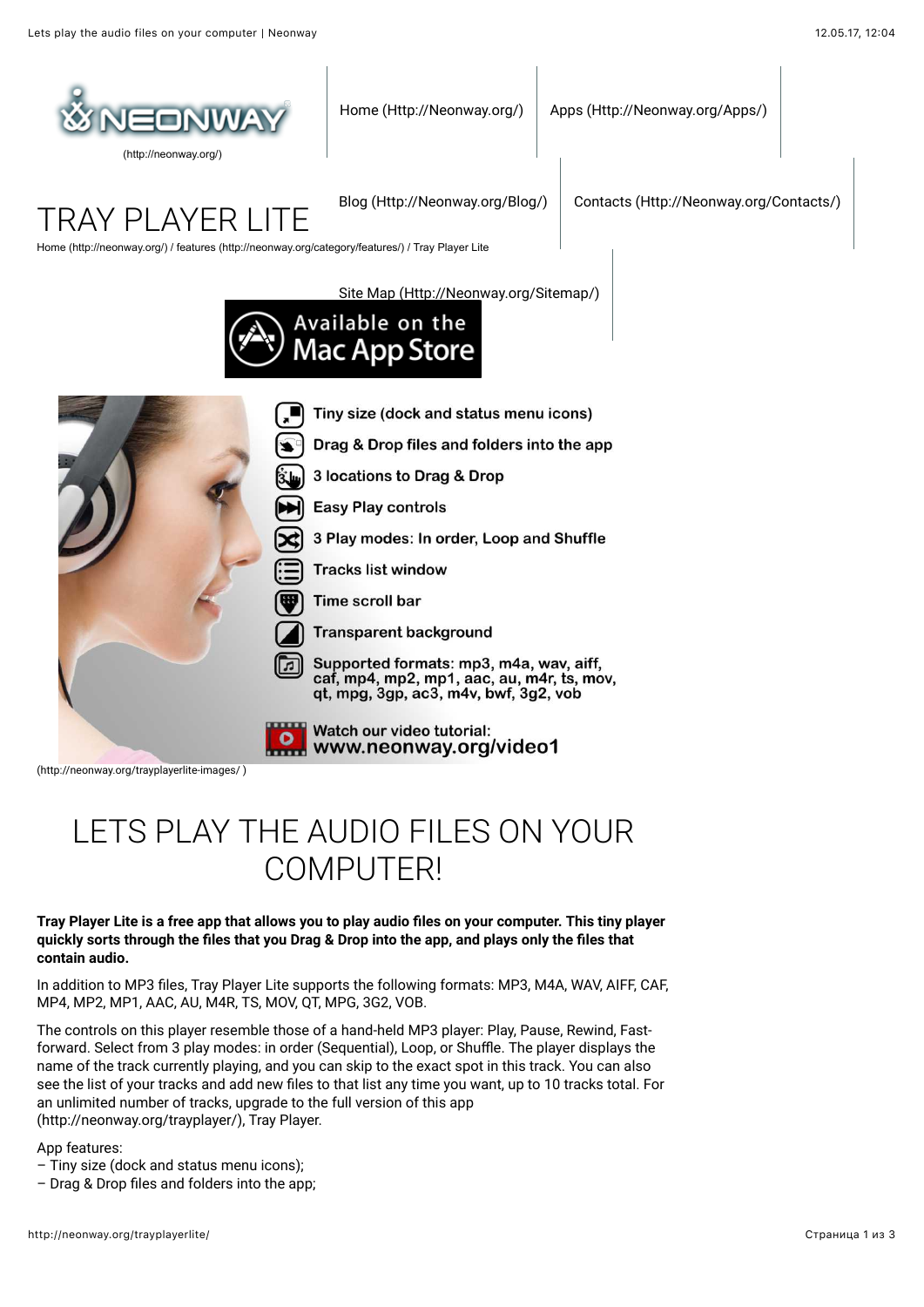- 3 locations to Drag & Drop;
- Easy Play controls;
- 3 Play modes: In order, Loop and Shuffle;
- Tracks list window;
- Time scroll bar;
- Transparent background;

Drag & Drop your audio files into one of the 3 locations: the app window, the app icon in the status menu, or the one in the dock, choose a play mode  $\left\{\right\}$  DogenWILES Download it today!

For more information, see our Introduction screen shots. And don't forget to check out our video tutorial for Tray Player on YouTube!



*Hello and welcome to tray player. Tray Player is an app that allows you to play audio 7les on your computer. It doesn't take up room on your screen since it shows up in the status menu as well as in the dock.*

*Right here you can feed it any 7les and folders. Just drag and drop your audio 7les into one of the three locations: the app window, the app icon in the status menu or pull into the dock. Let's drag a drop a folder into the status menu icon. The player quickly sorts the 7les and folders that you dragged and dropped into the app and placed only the 7les that contain the audio. See it added 10 tracks to the place. So we can now try to put a few music 7les into the dock icon. If we add those 7les I'm going to have 13 tracks and if the new 7les we will erase the 7les that we added 7rst time and will have only three music 7les in the player. Let's set the 7les see!*

*The tray players controls looks like handheld mp3 player: play, pause, next, previous. You can adjust the volume right here. Then you can select to play your tracks: in order with sequentially, on the loop or shuffle them. If you want to pause the music you can either click on the pause button in the app window, or you can also hold down the control key on the keyboard and click on the icon in the status menu. Hold down the control button, see the player displays the name of the track currently played.*

*You can also see the list of your tracks and add new tracks to them at any time. See how easy it is download try player now!*

### RELATED POSTS **Facebook Twitter Google+ Pinterest LinkedIn E-mail**

(http://neonway.org/trayplay (http://neonway.org/bass-

(http://neonway.org/notesfin [\(http://neonway.org/easyguit](http://neonway.org/easyguitartuner/)



Notes Finder Lite (http://neonway.org/notesfinde(thitter)//neonway.org/easyguitartuner/) Easy Guitar Tuner



**Tray Player** 

(http://neonway.org/trayplayer/ $\beta$ ASS GUITAR SLAP [\(http://neonway.org/bass](http://neonway.org/bass-guitar-slap/)guitar-slap/)

guitar-slap/)